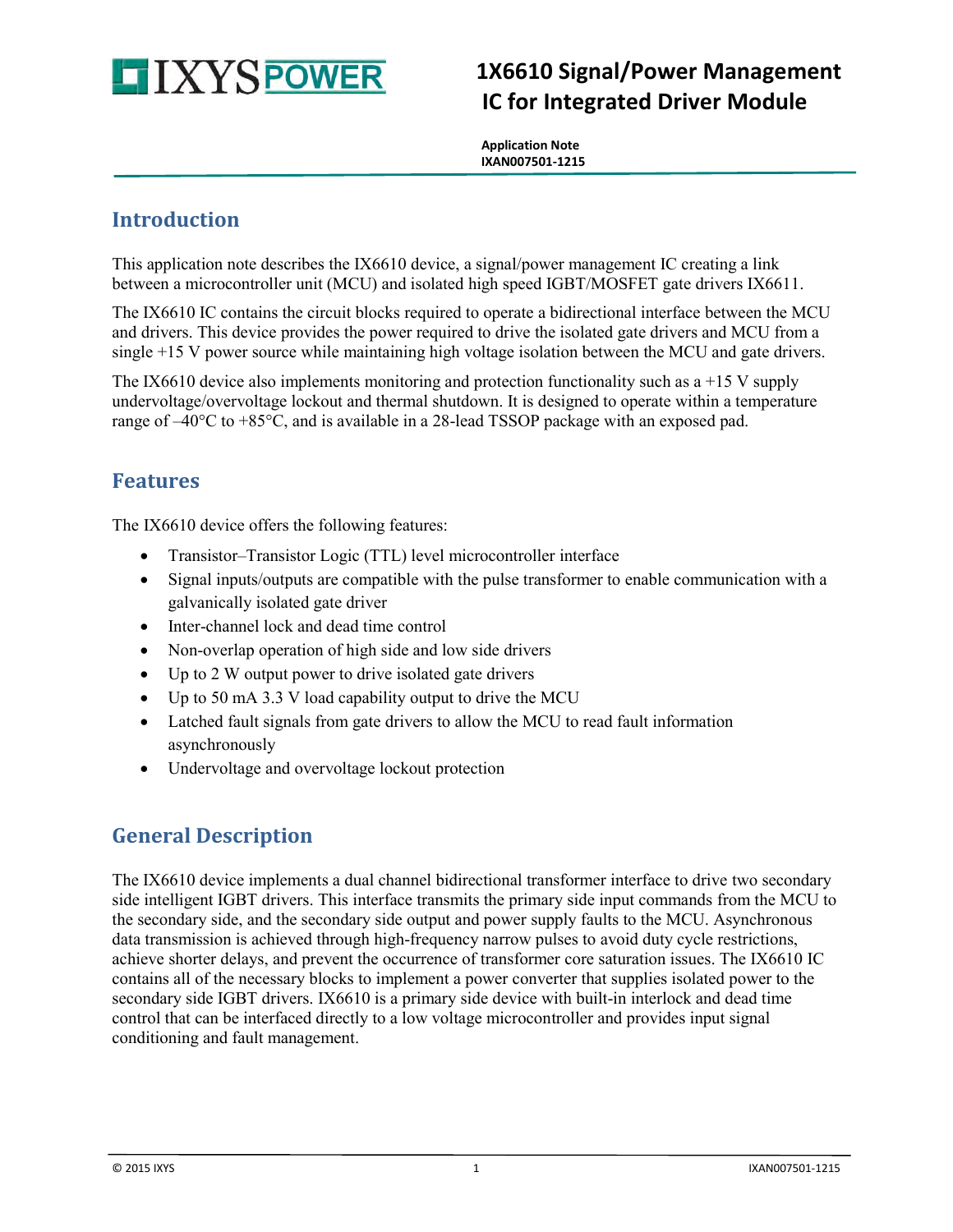# **TIXYSPOWER**

### **Interface**

TTL level compatible input signals INA and INB stemming from an external MCU are used to operate the secondary side IGBT/MOSFET drivers. These input signals are fed through the Schmitt trigger buffers to improve noise immunity. An input signal interlock function is implemented to prevent the simultaneous conduction of the secondary side IGBTs/MOSFETs, with priority designated to the INA signal. If the INA signal is active (logic one), the INB signal is ignored irrespective of its logic state until the INA signal becomes logic zero and the dead time set by the dead time capacitor CA expires.

A narrow pulse detector is implemented in the IX6610 device to prevent transmission of very narrow false PWM input signals to the IGBT drivers due to noise coupling at the input pins. Input signal pulse widths narrower than 100 ns are suppressed and pulse widths greater than 350 ns are transferred to the IGBT drivers.

In the half bridge driver configuration, dead time should be added to the incoming input signals to prevent shoot-through due to overlap of the high side and low side drivers. The required dead time should be programmed by the external MCU. The IX6610 IC also contains a dead time circuit that adds dead time to input signals INA and INB following the input signal interlock function. This dead time is used as a precaution only, in case of a software failure and applies if the dead time programmed by the MCU is shorter than the dead time set by the external capacitors at the CA and CB terminals.

To avoid the limitation of a transmitted maximum pulse width, the IX6610 device only transmits short pulses representing rising/falling edges of the INA (INB) signal at the TRAP (TRBP) and TRAN (TRBN) outputs respectively, while the IX6611 device restores the original INA (INB) pulse width on the secondary side; se[e Figure 1.](#page-1-0)





#### <span id="page-1-0"></span>**Legend:**

Channel 1 (blue) – input signal (INA/INB) from MCU Channel 2 (magenta) – IX6610 TRAP/TRBP output Channel 3 (green) – IX6610 TRAN/TRBN output Channel 4 (red) – IGBT gate pulse at IX6611 output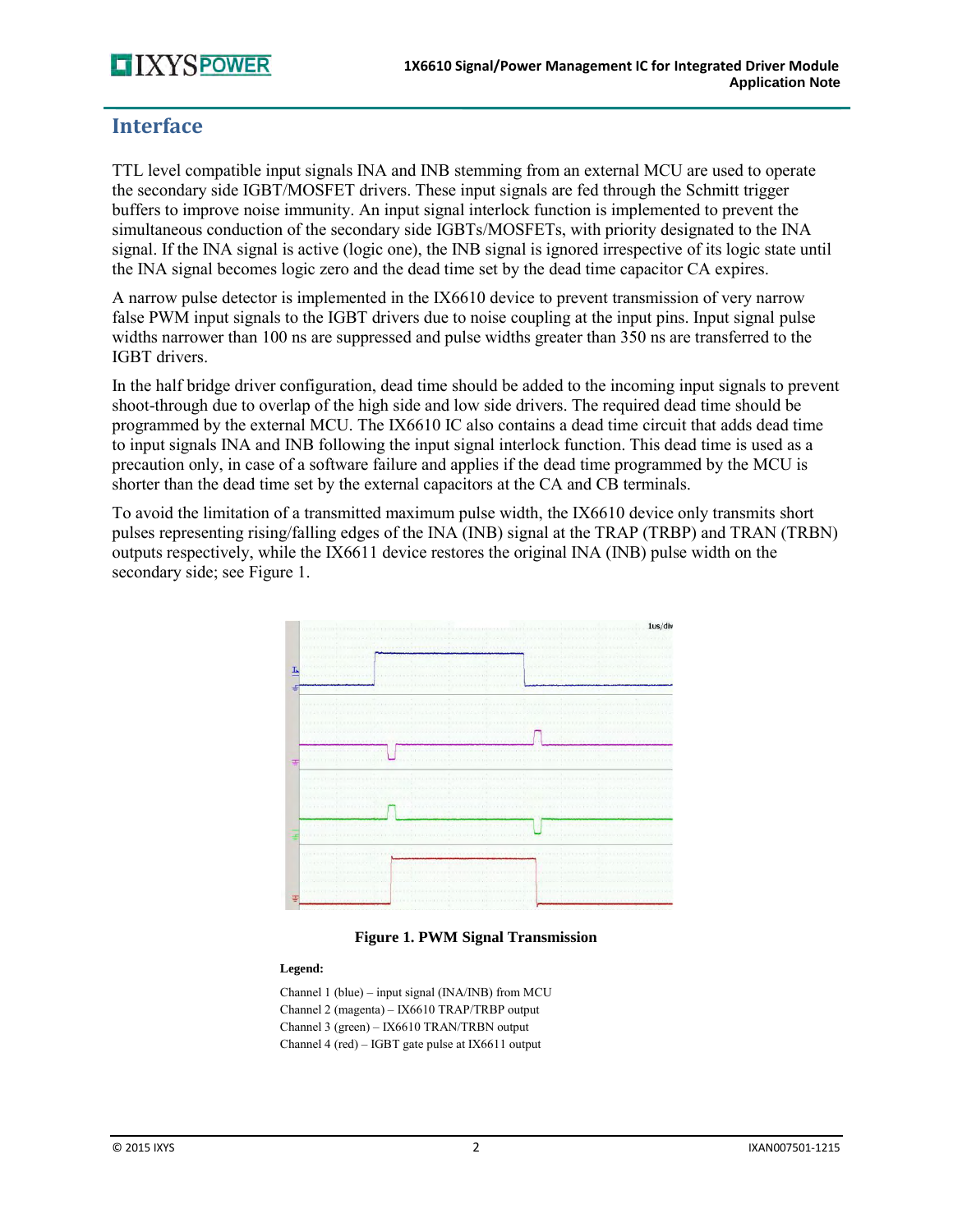Most standard telecommunication transformers can be used in this application. The use of pulse transformers with or without common chocks for Ethernet/10Base-T applications is recommended. Because the IX6610 TRAP (TRBP)/TRAN (TRBN) switches operate from a 3.3 V source, while the IX6611 input logic operates from a 5 V source, it is recommended to implement a 1:1.41 or 1:2 turns ratio in the transmit direction (from IX6610 to IX6611) and a 1:1 ratio in the receive direction (from IX6611 to IX6610) to improve noise immunity.

The IX6610 device has four single-ended receiver comparators which sense the presence of signals that are more positive than a fixed positive threshold value. A 1k $\Omega$  pull-down resistor to ground is connected to each of the receiver inputs. An external low pass filter can be implemented to prevent impulse noise from triggering the receivers. Receiver comparators are high speed Schmitt Trigger buffers with 1 V typical hysteresis. The secondary side power supply faults and IGBT power stage faults are transmitted back to the IX6610 IC (primary side) through a pulse transformer.

<span id="page-2-0"></span>[Table 1](#page-2-0) lists the truth table for fault signals.

| <b>Before FAULT RESET</b> |        |              | After FAULT RESET |          |               |                 |
|---------------------------|--------|--------------|-------------------|----------|---------------|-----------------|
| FAULT1                    | FAULT2 | Synchronized | FAULT1            | FAULT2   | <b>SOURCE</b> | <b>SIGNAL</b>   |
|                           | 0      | no           |                   |          | IX6610        | Undervoltage    |
| 0                         |        | no           | 0                 |          | IX6610        | Overvoltage     |
|                           |        | no           |                   |          | IX6610        | Overtemperature |
|                           | 0      | yes          |                   |          | IX6611        | Undervoltage    |
| 0                         |        | ves          |                   | $\Omega$ | IX6611        | Overvoltage     |
|                           |        | no           |                   |          | IX6611        | Overcurrent     |

| <b>Table 1. Fault Signals Truth Table</b> |  |
|-------------------------------------------|--|
|-------------------------------------------|--|

Fault signals generated by the IX6610 device are not synchronized with INA (INB) signals and cannot be reset via the MCU FAULT RESET signal. Fault signals remain active as long as the fault condition exists. However, when the fault condition disappears, the FAULT flag remains active till the MCU resets it.

Fault signals generated by the IX6611 device representing overvoltage and undervoltage conditions are synchronized with INA (INB) signals and are an echo of these signals. Such signals appear as fault outputs immediately following an attempt to transmit the INA (INB) signal when a fault condition on the secondary side exists. Fault flags representing these faults can be reset by the MCU, but will appear again at the next attempt to transmit an INA (INB) signal until the fault condition disappears. This allows the MCU to determine the source of the fault signals. The fault signal from the IX6611 device representing an overcurrent condition is not synchronized with the INA (INB) signal; however, the FAULT flag representing this condition can be reset by the MCU. It will be activated again if an overcurrent fault occurs at the next PWM cycle.

All fault conditions in the IX6610 device stop the execution of the PWM cycle. TRAN (TRBN) pulses are generated regardless of the position of the INA (INB) falling edge, effectively terminating the PWM cycle at both drivers.

All fault conditions in the IX6611 device stop the PWM cycle at the affected driver only. Therefore, it is up to the MCU programmer to determine the next step by identifying the cause of the fault. If fault conditions appear before the start of the PWM cycle, it will be ignored as long as fault conditions exist.

The typical interface connection between the IX6610 and IX6611 ICs is shown i[n Figure 2.](#page-3-0)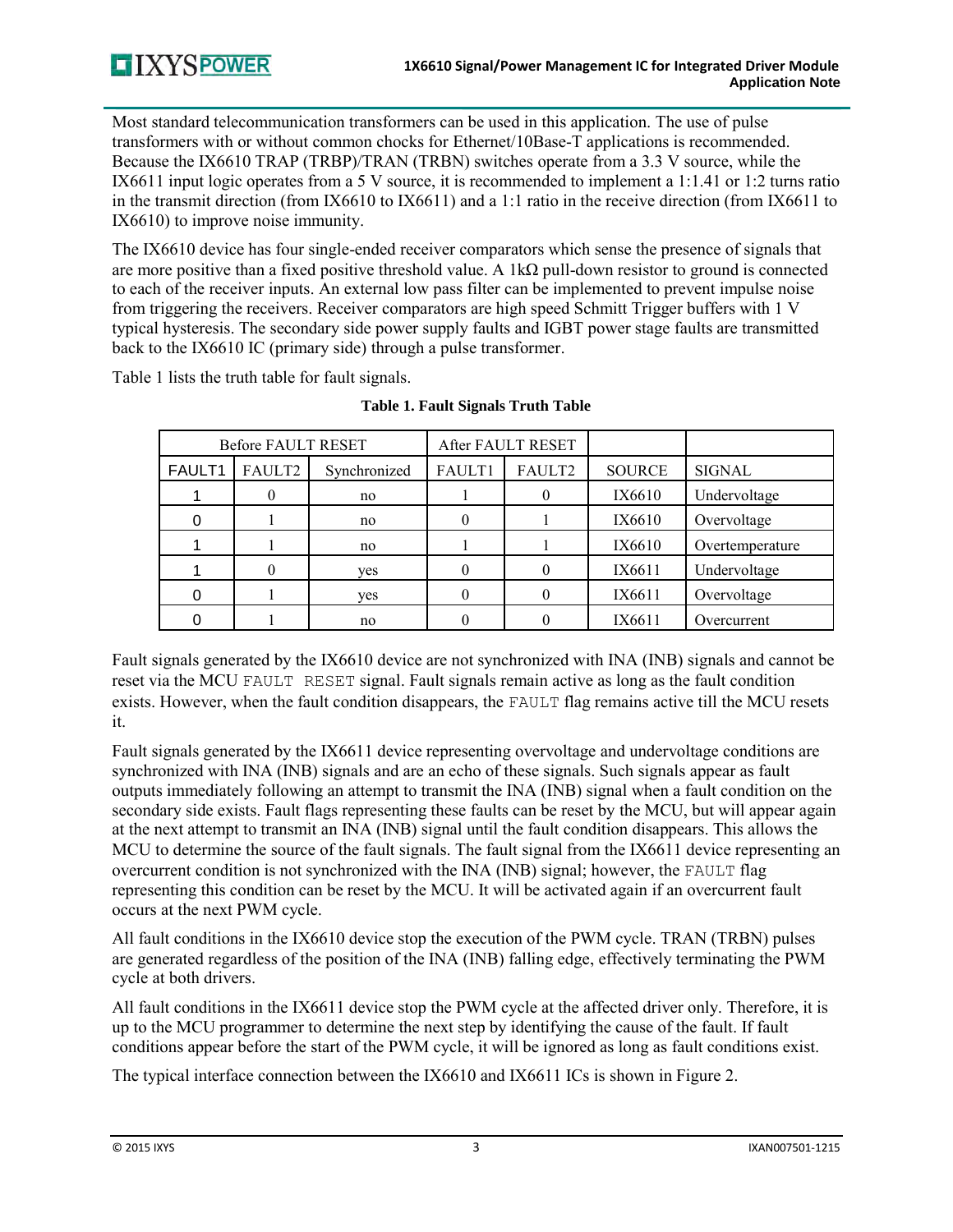

**Figure 2. IX6610/IX6611 Signal Connection using an Isolation Transformer** 

<span id="page-3-0"></span>Shunt resistor Rs is used to prevent a transformer's winding from ringing on the parasitic capacitance, which may create false triggering of the input of opposite polarity. Its value should be in the range of 20  $\Omega$  to 50  $\Omega$ . A diode matrix with low forward voltage forms a positive pulse only on load resistors Rl, from which the IX6610 and IX6611 devices read information. The recommended value of the Rl resistor is in the 50  $\Omega$  to 500  $\Omega$  range to maximize noise immunity. Decreasing the value of Rs and RI resistors not only increases noise immunity but also increases the load on a transformer's primary side winding.

# **Power Block**

The IX6610 power block is designed to provide up to 2 W of power to drive two isolated gate drivers (IX6611) and an MCU, if required, from a single +15 V supply.

The IX6610 IC utilizes push-pull converter topology, which allows multiple isolated outputs, stepup/step-down outputs, and/or inverted outputs with a low output ripple. The circuit drives two internal high current switches connected to an external center-tapped transformer providing dual isolated secondary side positive and negative voltages for the IGBT drivers and an isolated 5 V supply to the IX6610 device. The transformer's secondary to primary winding ratios determine the isolated output voltages.

The power converter has a start-up mode and a run mode. In the start-up mode, the converter operates from the internal oscillator and activates only a portion of the power switches to reduce the dynamic current consumption/power dissipation. After start-up, the converter activates all the power switches and goes into run mode. The power converter switches from start-up mode to run mode when the IX6610 device detects a reflected voltage threshold of 1.9375 $*V_{\text{IN}}$  on the TRDCP pin during the disabled driver period. The run mode is not initiated until the reflected voltage threshold detect has been valid for 128 clocks or  $\sim$ 1.28 ms. The transmit operation is also disabled during start-up mode to minimize current drawn on the secondary side. After run mode begins, the IX6610 IC no longer monitors the TRDCP voltage and continues in this mode of operation until a reset occurs, returning the power converter to startup mode.

In run mode, the power converter operates either from an internal or external MCU clock, if it exists. An external clock may be used to minimize noise interference between the IX6610 devices used in multiphase applications such as motor drivers.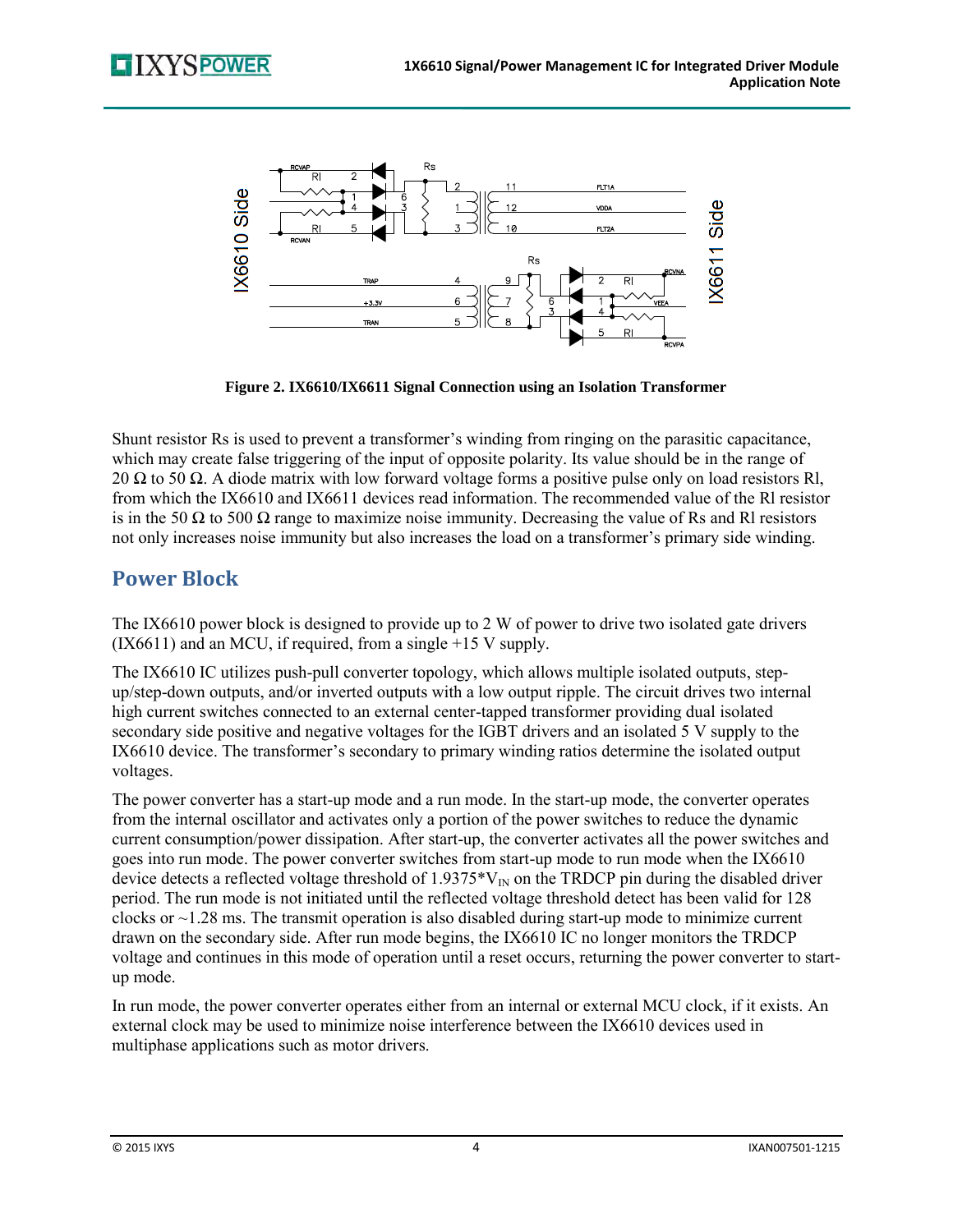The push-pull block repeats the duty cycle of the external clock which allows for slight adjustments in secondary output voltage when an undervoltage or overvoltage condition occurs, by varying the duty cycle.

To prevent excessive power dissipation and potential failure of the IC due to a faulty clock, a watchdog timer is included. Whenever the push-pull converter clock period exceeds the watchdog timeout period (40 μs), the converter is disabled for the next 8 valid clocks.

The IX6611 device contains an internal LDO regulator with a 3.3 V output voltage to drive the MCU. The maximum load current at 50 mA for 100 ms enables easy MCU initialization. When the auxiliary winding voltage is less than 4.6 V, power to the LDO is provided by the 5 V start-up regulator of the IX6610 device. However, the auxiliary winding connected to the VAUX pin should be used to reduce power losses and to improve efficiency in run mode. A large ceramic bypass capacitor is required at the VAUX pin.

If an external 3.3 V source is used to drive the MCU, an internal LDO regulator should be disabled by applying logic level to the Mode pin to prevent competition between regulators. The Mode pin has an internal pull-down resistor and can be left open when the internal LDO is active.

A logic high level at the Reset pin disables the power converter and the LDO initiates the power converter start-up sequence, and resets the fault flags. Holding Reset low for sufficient time lowers the LDO voltage to a level at which a POR sequence in the MCU may be initiated. The Reset pin has an internal 20 KΩ pull down resistor.

A typical power transformer configuration is shown i[n Figure 3.](#page-4-0)



**Figure 3.Typical Power Transformer Configuration for Half-bridge Applications** 

<span id="page-4-0"></span>The IX6610 device contains a thermal shutdown circuit to protect the device against damage due to excessive die temperature. When the junction temperature exceeds 150°C, the power converter is disabled. The device resumes normal operation when the junction temperature falls below 130°C.

# **Layout Considerations**

The IX6610 device is a high-frequency high current driver operating in very noisy environments such as high power motors, inductors, heaters, and other heavy industrial equipment. Close attention should be paid to the PCB layout to maximize noise immunity and the driver's performance.

[Figure](#page-5-0) 4 depicts a recommended decoupling schematic and PCB layout for the IX6610 IC. The R1 Rbias resistor and C1 and C2 dead time setting capacitors should share a quiet signal ground (pin #2), which should be tied to power ground (pins #14 and #28) at one point only.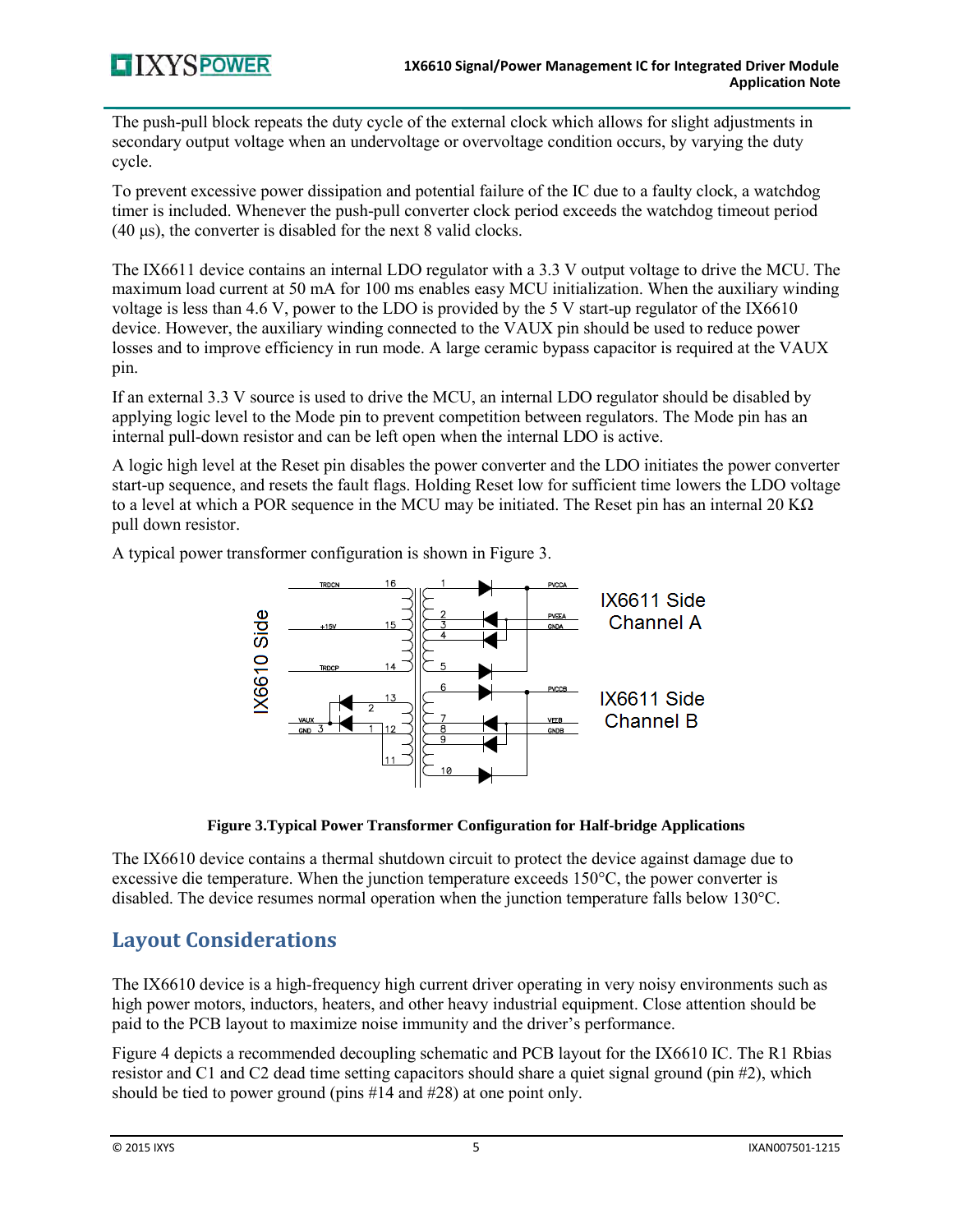

Close attention should be paid to minimum creepage distance between isolated parts of the design.



**Figure 4. Recommended Decoupling for the IX6610 Device** 

<span id="page-5-0"></span>A typical application schematic for a half-bridge configuration is shown in [Figure 5](#page-6-0) and the recommended layout is shown in [Figure 6.](#page-6-1)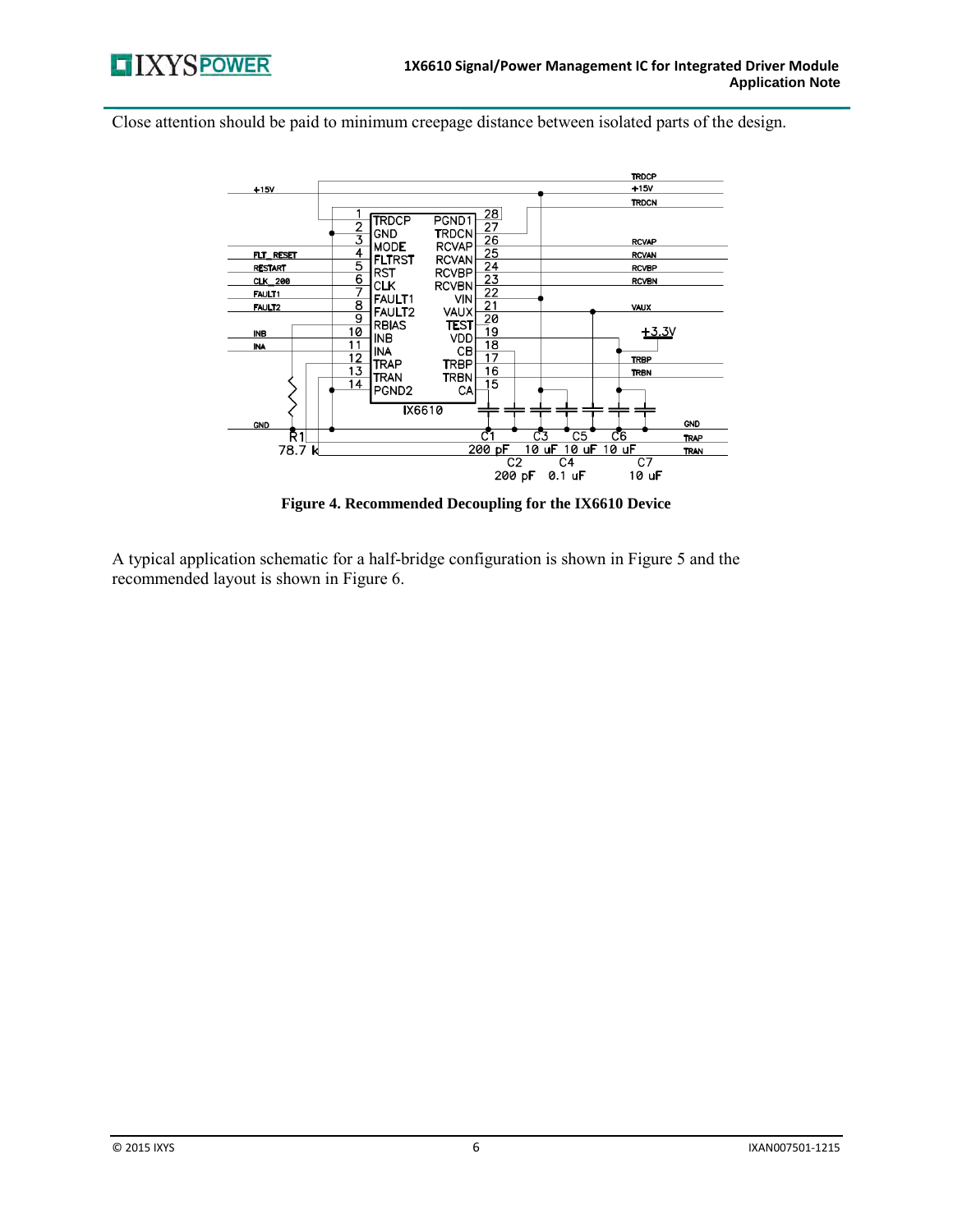

<span id="page-6-0"></span>**Figure 5. Typical Application Schematic for Isolated IGBT Driver in Half- bridge Configuration** 



<span id="page-6-1"></span>**Figure 6. Typical Application Layout for an Isolated IGBT Driver in Half-bridge Configuration** 

(Top, Internal 1, Internal 2, and Bottom layers; Actual size)